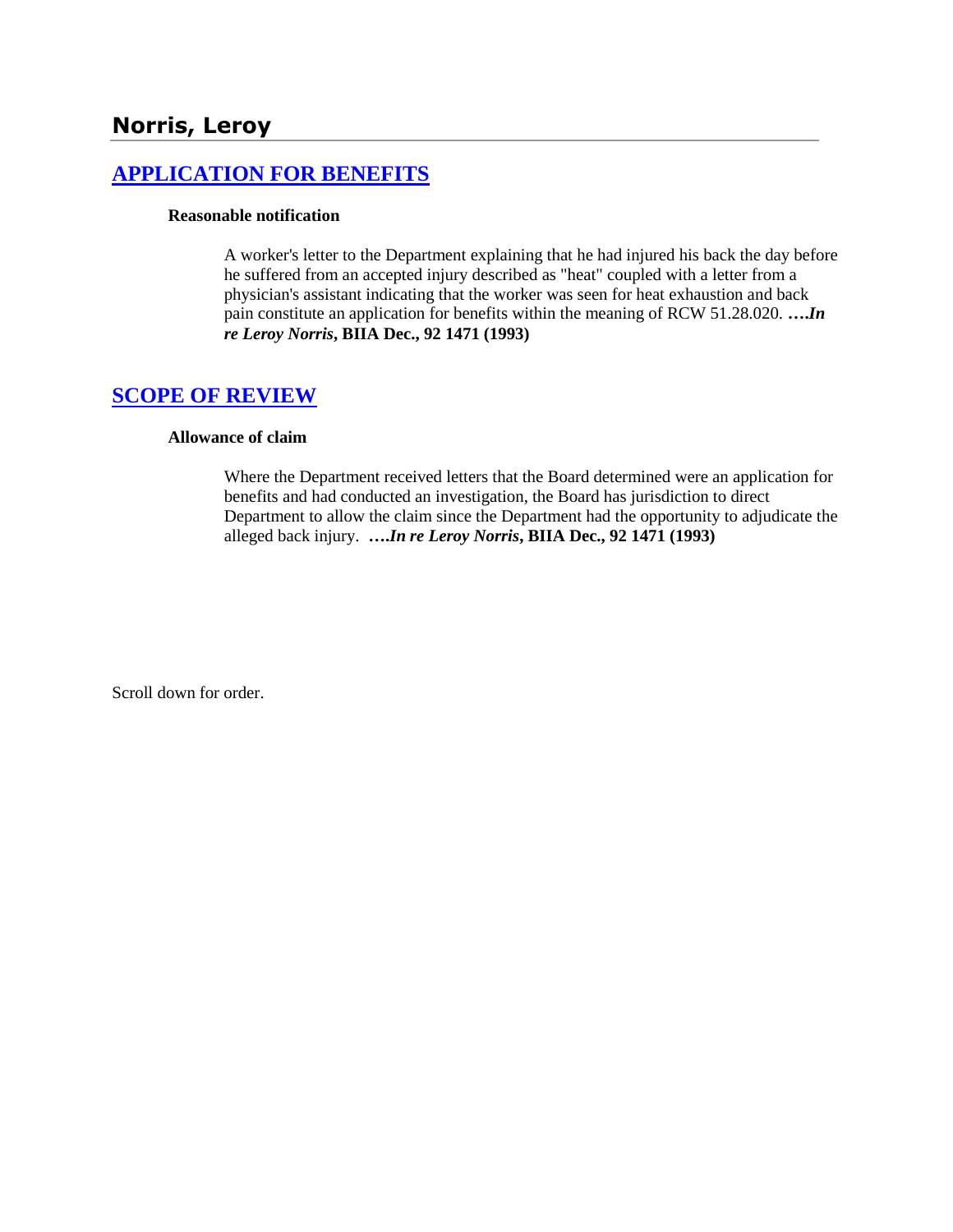### **BEFORE THE BOARD OF INDUSTRIAL INSURANCE APPEALS STATE OF WASHINGTON**

**)**

**IN RE: LEROY W. NORRIS ) DOCKET NOS. 92 1471 & 92 1472**

**CLAIM NOS. N-139932 & M-305524 ) DECISION AND ORDER**

APPEARANCES:

Claimant, Leroy W. Norris, by Law Office of Dana C. Madsen, per Dana C. Madsen, Attorney at Law

Employer, Haskins Company, by Associated Industries of the Inland Northwest, per James W. Gurnea, Loss Control Officer

Department of Labor and Industries, by The Office of the Attorney General, per Steven J. Nash, Assistant

Docket No. 92 1471 is an appeal by the claimant, Leroy W. Norris, filed on March 23, 1992, from an order of the Department of Labor and Industries dated February 10, 1992 affirming a January 6, 1992 order allowing Claim No. N-139932 for heat exhaustion only and denying responsibility for the condition diagnosed as lumbar disc displacement. **REVERSED AND REMANDED**.

Docket No. 92 1472 is an appeal by the claimant filed on March 23, 1992, from an order of the Department of Labor and Industries dated February 10, 1992 denying Mr. Norris's application to reopen Claim No. M-305524. **AFFIRMED**.

### **DECISION**

Pursuant to RCW 51.52.104 and RCW 51.52.106, this matter is before the Board for review and decision on timely Petitions for Review filed by the claimant, Leroy W. Norris, and by the Department of Labor and Industries, to a Proposed Decision and Order issued on November 30, 1992 in which the order of the Department dated February 10, 1992 involving Claim No. N-139932 was reversed and remanded to the Department with directions to issue an order allowing the claimant's July 2, 1991 low back injury as a separate and distinct claim, and to assign a claim number thereto, and to take such further action as may be indicated.

The Proposed Decision and Order affirmed the February 10, 1992 Department order in Claim No. M-305524 denying the claimant's application to reopen that claim.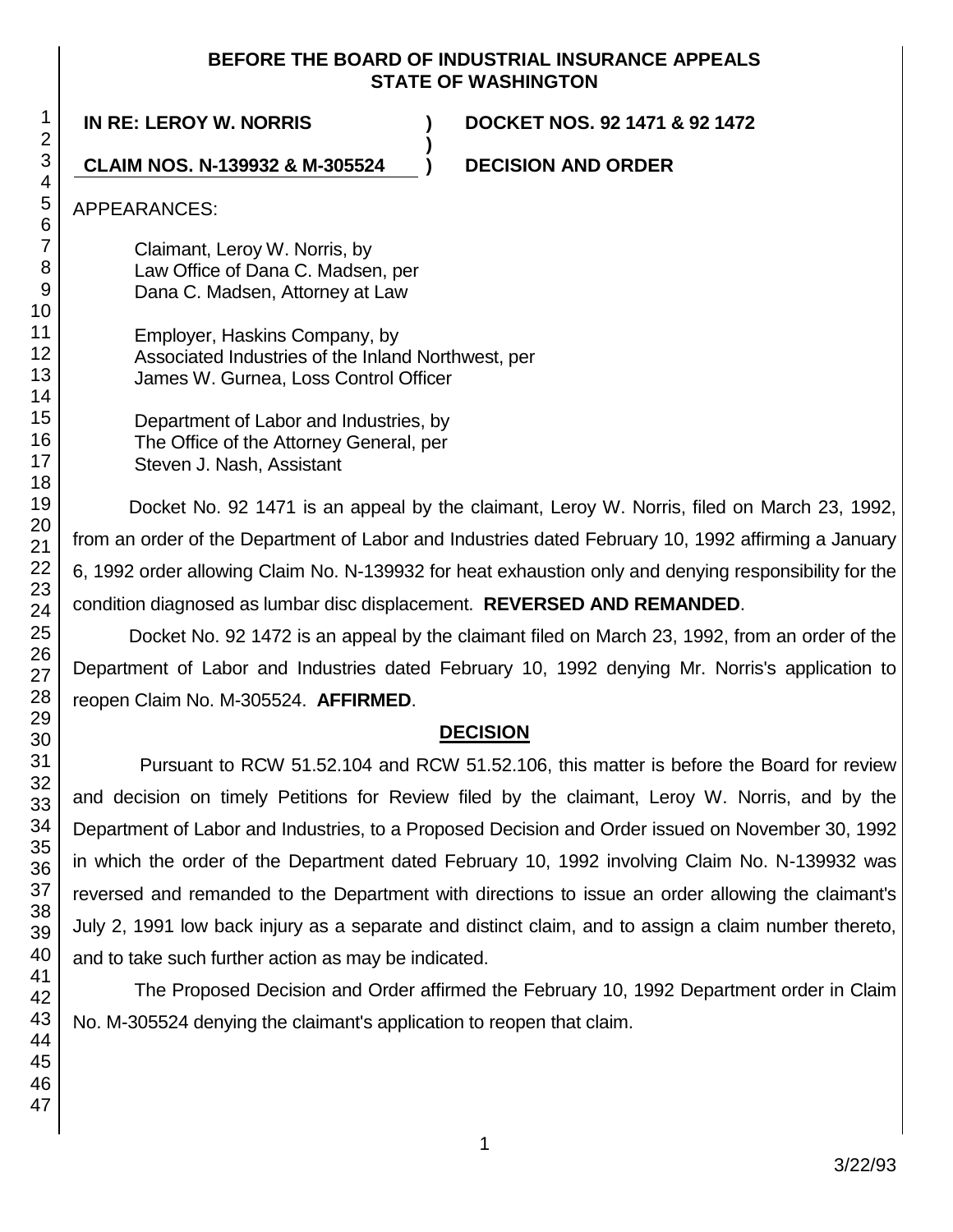The Board has reviewed the evidentiary rulings in the record of proceedings and finds that no prejudicial error was committed and all rulings are hereby affirmed. The record reflects that the parties were in agreement that these two appeals be consolidated for hearings and decision.

The sole issue in Docket No. 92 1472 is whether or not Mr. Norris's condition causally related to his industrial injury of July 10, 1990 objectively worsened between September 17, 1990 and February 10, 1992. We agree with our industrial appeals judge's resolution of this issue and it will not be changed.

We also agree with our industrial appeals judge's resolution of all issues in Docket No. 92 1471. We have granted review in order to resolve a jurisdictional issue raised by the Department in its Petition for Review, and to add findings of fact and conclusions of law necessary for the resolution of the jurisdictional issue.

The evidence supports our industrial appeals judge's finding that on July 2, 1991 Mr. Norris injured his low back while working as an iron worker for Haskins Company. The next day, July 3, 1991, while working in close quarters and under extreme heat conditions, Mr. Norris suffered from heat exhaustion for which he sought treatment at Rockwood Clinic. He filled out his portion of an accident report, then saw a physician's assistant, Mr. Rotell. At the time, the heat exhaustion was the primary complaint, although Mr. Norris testified, and Mr. Rotell later verified, that Mr. Norris did mention back pain. Mr. Rotell examined Mr. Norris for heat exhaustion and recommended that if his back was not better, Mr. Norris should see an orthopedic doctor. Three days later, on July 11, 1991, Mr. Norris saw Carl Brunjes, M.D., an orthopedic physician, about his back condition.

Sometime in late July, Mr. Norris received a billing statement from the Rockwood Clinic and was surprised that the billing had not been submitted to the Department. He returned to the clinic and found out the claim form was still on Mr. Rotell's desk and that Mr. Rotell had been on vacation. The doctor's portion of the application for benefits was not filled out, so the nurse had a Dr. Bradley, the supervising physician at Rockwood Clinic, fill out the doctor's portion, according to the nurse's notes. The completed accident report was then placed in an envelope which Mr. Norris hand-delivered to the Department of Labor and Industries' Spokane office without reviewing.

The application for benefits (admitted as Board Exhibit No. 1) lists the date of injury as July 3, 1991 and describes the injury simply as "heat". The application form does not mention back problems or the July 2, 1991 incident.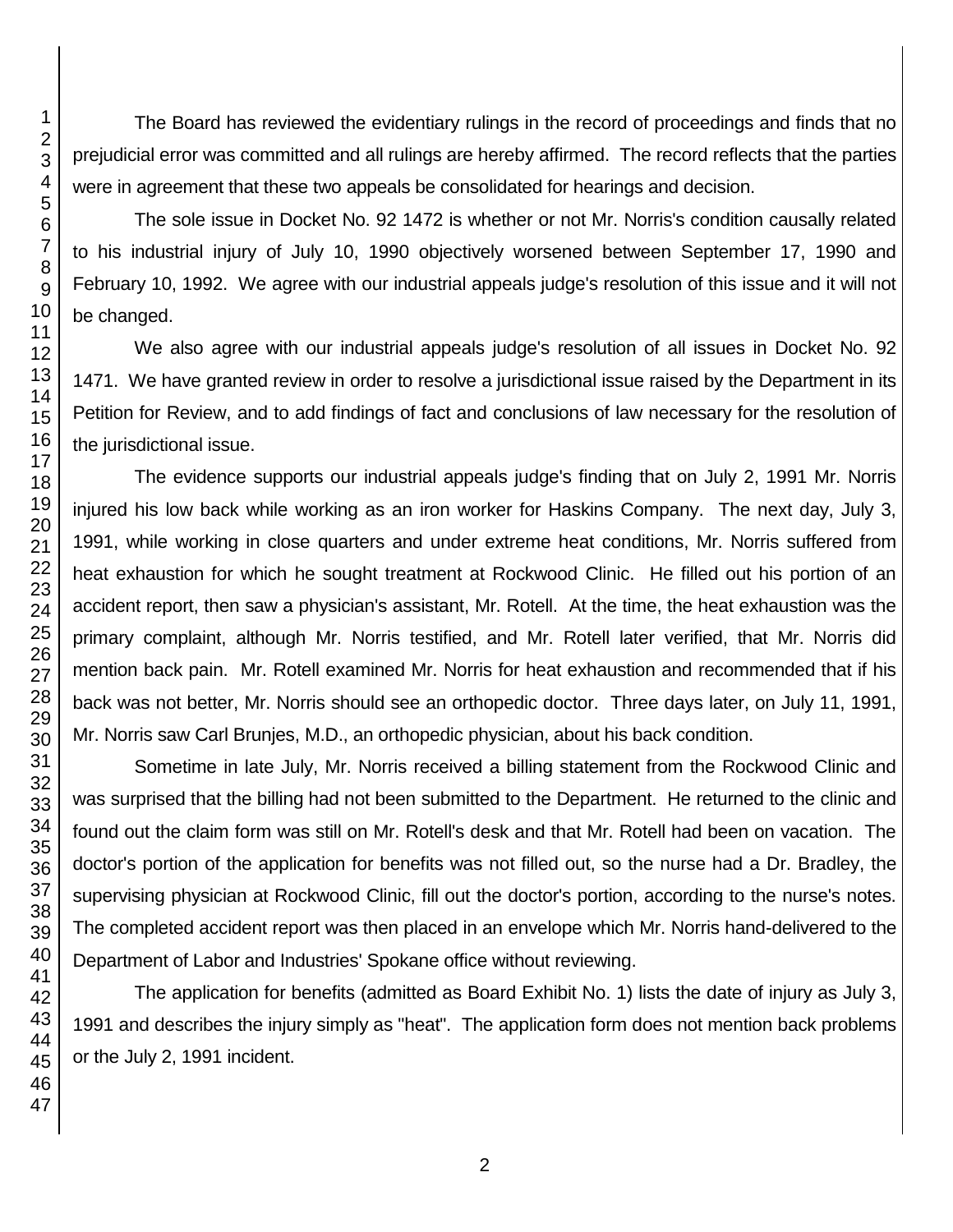The parties stipulated to the accuracy of the historical/jurisdictional fact summaries for both appeals. Our review of these documents indicates that the application for benefits for heat exhaustion was received at the Department on July 31, 1991. Following an interlocutory order paying time loss compensation benefits, the employer, by a protest received on August 20, 1991, protested the Department's acceptance of the claim for "ruptured disc problem". Further review discloses a January 24, 1992 Department letter in response to Dr. Brunjes' protest, indicating that "due to conclusion of investigation, there is no clear evidence claimant sustained back injury at same time of the [allowed] injury of heat exhaustion." The February 10, 1992 order under appeal affirmed a January 6, 1992 Department order denying responsibility for the low back condition under the heat exhaustion claim.

In its Petition for Review, the Department contends that the Board has no jurisdiction to order the Department to open a new claim and assign a new claim number under circumstances in which the claimant did not timely file an application for benefits for the low back injury within one year of the date of the alleged injury. Because the Department has challenged the Board's jurisdiction in this respect, it is proper for the Board to review the Department file to determine if we have jurisdiction. We have done so in this case. See In re Mildred Holzerland, BIIA Dec., 15,729 (1965).

Our review of the Department's file reveals the following documents: a letter from Mr. Norris received by the Department on August 9, 1991 explicitly detailing the low back injury of July 2, 1991; a letter from physician's assistant Rotell received by the Department on August 26, 1991 relating that Mr. Norris was seen on July 8, 1991 for heat exhaustion and back pain; and a copy of an extensive report detailing an investigation undertaken by the Department regarding the July 2, 1991 incident! In our opinion, the claimant's August 9, 1991 letter, along with the August 26, 1991 letter from Mr. Rotell, clearly put the Department on notice that Mr. Norris was applying for benefits in connection with a July 2, 1991 back injury. Further, these two documents constituted an application for benefits within the meaning of RCW 51.28.020. The documents were filed with the Department within one year of the alleged industrial injury of July 2, 1991 and are therefore timely filed, pursuant to RCW 51.28.050. For authority construing such kinds of documents as constituting an application for benefits, see Nelson v. Dep't of Labor & Indus., 9 Wn.2d 621 (1941) and Beels v. Dep't of Labor & Indus., 178 Wash. 301 (1934).

Similarly, this Board has previously held that an application to reopen may be properly considered as a claim for a new injury where sufficient information concerning the new incident has been supplied to the Department. In re Stanley Lee, BIIA Dec., 09,425 (1959). The Board also has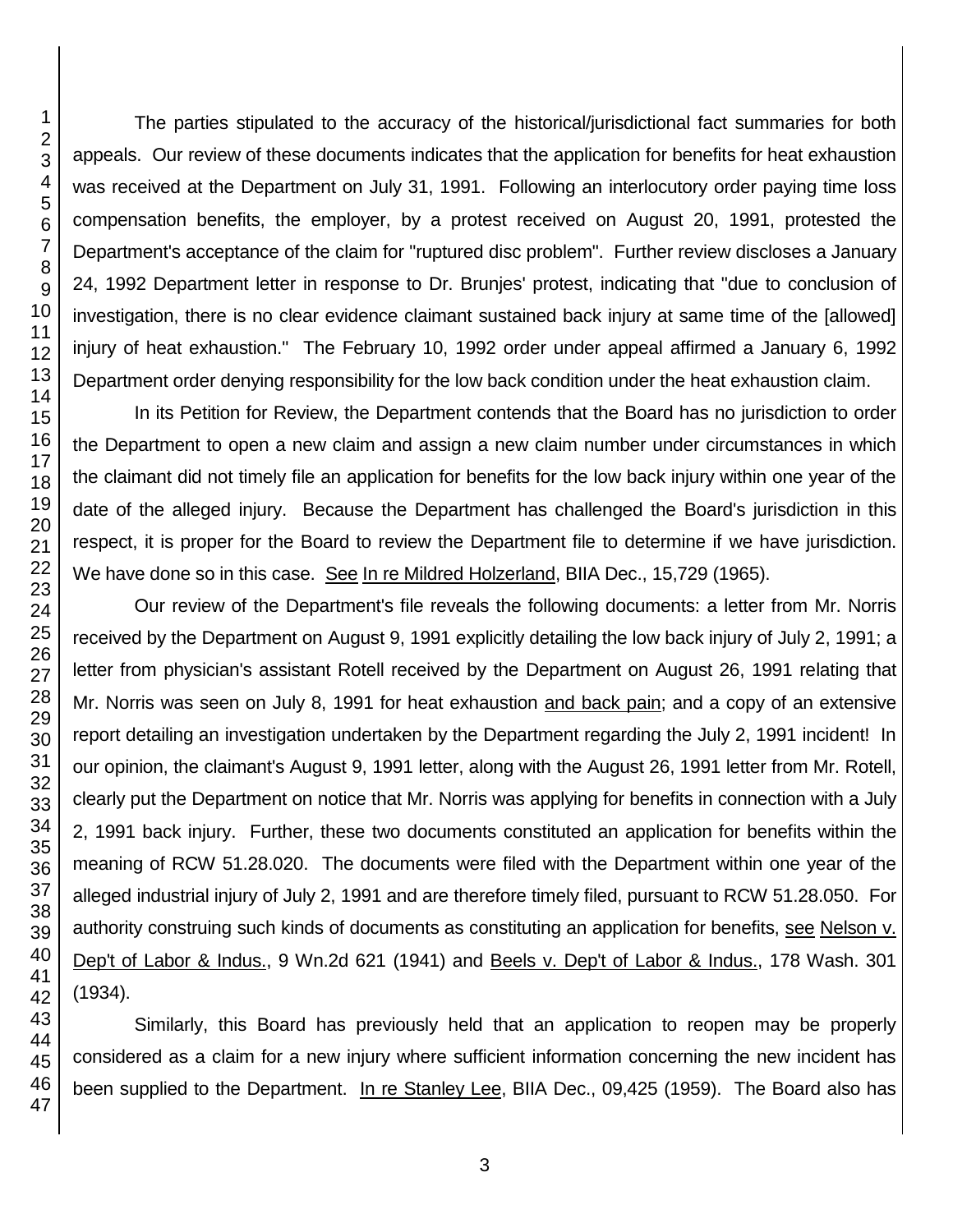held that an accident report may constitute an application to reopen. In re John Svicarovich, BIIA Dec., 08,205 (1957). These cases reinforce the concept that in the workers' compensation law arena, substance should prevail over technicalities and over a particular kind of form or document. In re Charles Pierce, Dckt. No. 91 4625, (January 6, 1993).

The Department's argument that it did not have the opportunity to adjudicate whether Mr. Norris's alleged incident of July 2, 1991 was an industrial injury is unconvincing, in light of the investigative report regarding such incident in the Department's own file. Based on its own file, the Department knew or should have known that Mr. Norris was not claiming a back injury related to his heat exhaustion of July 3, 1991. Rather, he was claiming benefits for a separate and distinct incident regarding his back which occurred in the course of his employment on July 2, 1991.

After consideration of the Proposed Decision and Order, the Department's Petition for Review, the claimant's Petition for Review, and a thorough review of the entire record before us, we hereby enter the following:

## **FINDINGS OF FACT**

- 1. Docket No. 92 1471: On July 31, 1991, the Department of Labor and Industries received from the claimant, Leroy W. Norris, a claim for benefits, alleging heat exhaustion on July 3, 1991, during the course of his employment with the Haskins Company, Spokane, Washington. The Department assigned the application Claim No. N-139932. On January 6, 1992, the Department issued an order allowing the claim for heat exhaustion only, and denying responsibility for lumbar disc displacement. On January 13, 1992, the claimant, through his physician, filed a letter of protest and request for reconsideration of the Department's order dated January 6, 1992. On February 10, 1992, the Department issued an order affirming the provisions of its order dated January 6, 1992. On March 23, 1992, the Board of Industrial Insurance Appeals received from the claimant a notice of appeal of the Department's order dated February 10, 1992, and assigned the appeal Docket No. 92 1471. On March 30, 1992, the Board issued an order granting the appeal.
- 2. Docket No. 92 1472: On July 16, 1990, the Department of Labor and Industries received from the claimant, Leroy W. Norris, a claim for benefits, alleging a back injury on July 10, 1990, during the course of his employment with the Haskins Company, Spokane, Washington. The Department assigned the application Claim No. M-305524. On September 17, 1990, the Department issued an order allowing and closing the claim with medical treatment only. On January 31, 1992, the Department received from the claimant an application to reopen this claim based on aggravation of condition. On February 10, 1992, the Department issued an order denying the claimant's application to reopen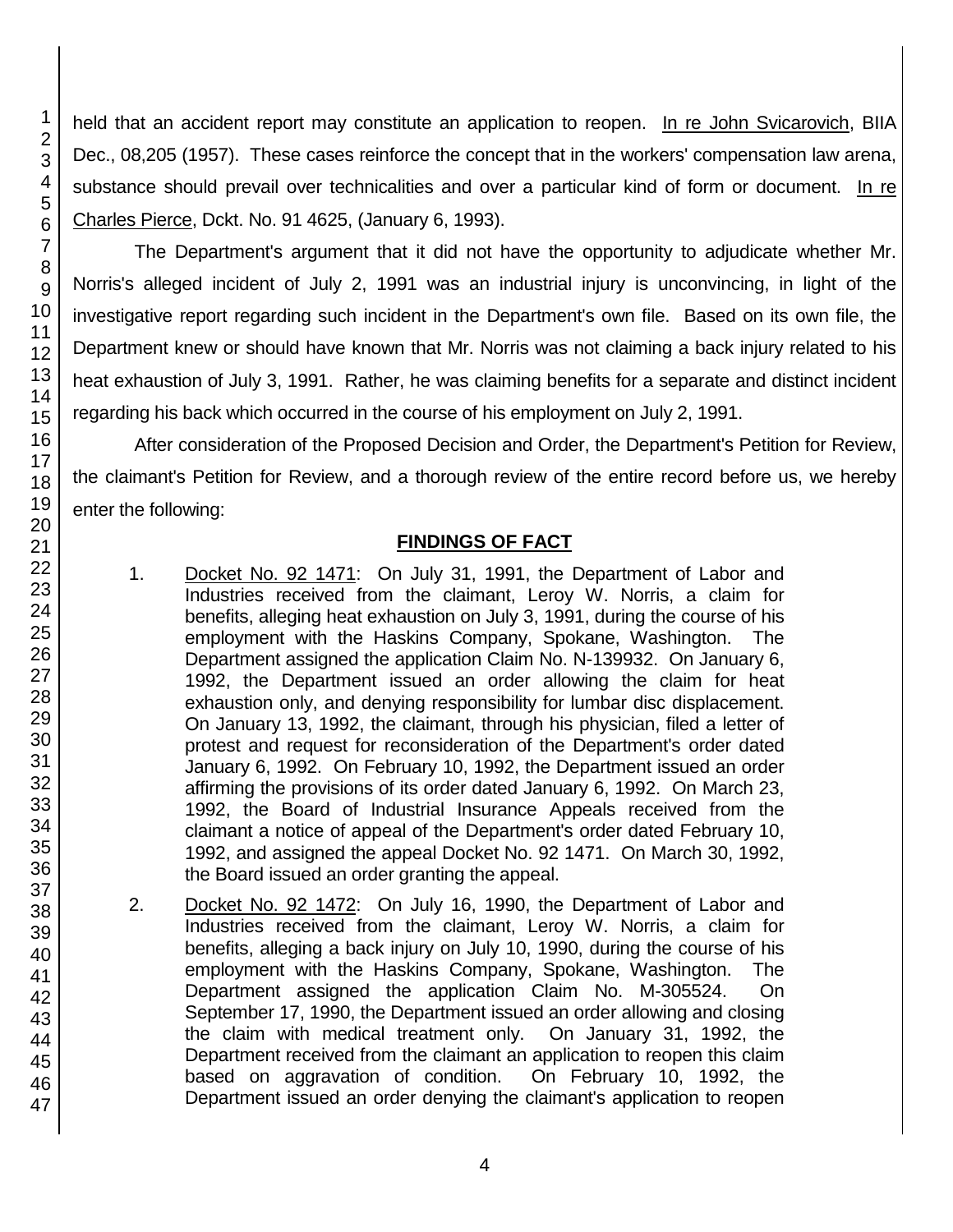this claim. On March 23, 1992, the Board of Industrial Insurance Appeals received from the claimant a notice of appeal of the Department's order dated February 10, 1992, and assigned the appeal Docket No. 92 1472. On March 30, 1992, the Board issued an order granting the appeal.

- 3. On July 2, 1991, the claimant, Leroy W. Norris, an ironworker, sustained a low back and left extremity injury during the course of his employment with the Haskins Company. The injury occurred when Mr. Norris, while on all fours, reached out with his right hand and picked up a metal plate. Mr. Norris felt a pop in his back, and rested momentarily before completing his shift. The next morning, upon arriving at the work site, Mr. Norris had difficulty getting out of his car. He commented to his supervisor that he thought he hurt his back the day before while working up on top of a grain elevator. Thereafter, on July 8, 1991, Mr. Norris reported to a physician's assistant that he had injured his back. On July 11, 1991, Mr. Norris reported to an orthopedic surgeon that his low back condition was "work related".
- 4. As a proximate result of the injury of July 2, 1991, Mr. Norris sustained a lumbar strain, with left-sided radiculopathy.
- 5. On July 10, 1990, Mr. Norris sustained a thoracic injury to the back while in the course of his employment with the Haskins Company. The injury occurred when Mr. Norris twisted his back while carrying a ladder.
- 6. As a proximate result of the injury of July 10, 1990, Mr. Norris sustained a thoracic strain.
- 7. Between September 17, 1990 and February 10, 1992, the claimant's condition causally related to the industrial injury of July 10, 1990, did not objectively worsen from a medical standpoint.
- 8. In Mr. Norris's claim for benefits under Claim No. N-139932, he stated that the claim was for "heat exhaustion" occurring July 3, 1991. In adjudicating that claim, the Department also investigated and evaluated whether Mr. Norris sustained an injury to his back on July 2, 1991. The Department ultimately denied responsibility for the back condition. The low back injury of July 2, 1991 was a separate and distinct injury from the "heat exhaustion" injury which occurred on July 3, 1991.
- 9. On August 9, 1991, Leroy W. Norris filed a letter with the Department of Labor and Industries, which reasonably put it on notice that Mr. Norris was alleging an industrial injury to his back in the course of his employment with Haskins Company on July 2, 1991 and that Mr. Norris was claiming compensation for that injury.
- 10. On August 26, 1991, the Department received a letter from Physician's Assistant Rotell, indicating that Mr. Norris was seen on July 8, 1991 for heat exhaustion and back pain.